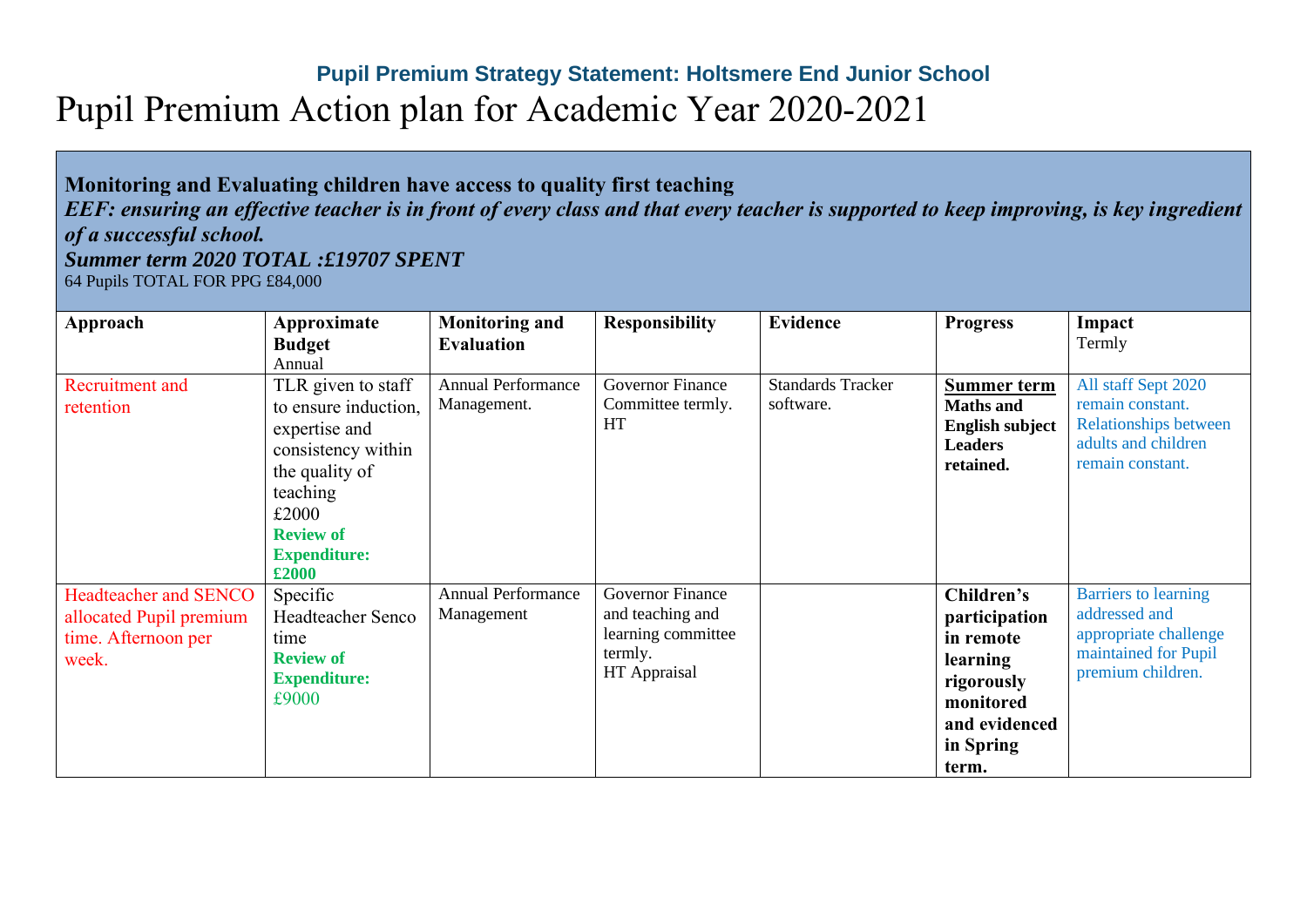| <b>Feedback opportunities</b><br>$(+8$ months as EFF<br>research)    | £1000<br>Training and subject<br>leader time<br><b>Review of</b><br><b>Expenditure:</b><br>£1000         | Marking and<br>feedback monitored<br>in each subject and<br>individual feedback<br>given | Subject Leader and<br>class teachers | Pupils books<br>Subject Leader<br>monitoring notes<br>Staff meeting notes.                                             | <b>Evidenced in</b><br><b>Maths, Writing</b><br>books scrutiny<br>Autumn 2020<br><b>Book Scrutiny</b><br><b>Summer term</b><br>2021                                                                                                              | Maths and Writing<br>books consistently<br>include next steps<br>challenging children<br>further in their learning.<br>Feedback and marking<br>consistent in all<br>subjects during remote<br>learning which helped<br>to lessen the<br>interruption to learning. |
|----------------------------------------------------------------------|----------------------------------------------------------------------------------------------------------|------------------------------------------------------------------------------------------|--------------------------------------|------------------------------------------------------------------------------------------------------------------------|--------------------------------------------------------------------------------------------------------------------------------------------------------------------------------------------------------------------------------------------------|-------------------------------------------------------------------------------------------------------------------------------------------------------------------------------------------------------------------------------------------------------------------|
| Reading comprehension<br>strategies $(+6$ months as<br>EFF research) | £3000<br>Training, monitoring<br>and evaluation<br><b>Review of</b><br><b>Expenditure:</b><br>£3000      | Marking and<br>feedback monitored<br>in each subject and<br>individual feedback<br>given | Subject Leader and<br>class teachers | Pupils books<br>Subject Leader<br>monitoring notes<br>Staff meeting notes.<br>Teaching and Learning<br>advisor report. | <b>Evidenced</b> in<br><b>Reading</b><br>comprehension<br>book scrutiny<br>Autumn 2020<br>evidenced a<br>range of<br>reading<br>strategies<br>modelled<br>including<br>decoding,<br>fluency,<br>retrieval,<br>vocabulary and<br>influence skills | Children across the<br>school are more aware<br>of the different types of<br>reading strategies they<br>can apply in their<br>learning.                                                                                                                           |
| Mastery learning (+5<br>months as EFF research)                      | £3000 Math<br>training including<br>fluency for year<br><b>Review of</b><br><b>Expenditure:</b><br>£3000 | Marking and<br>feedback monitored<br>in each subject and<br>individual feedback<br>given | Subject Leader and<br>class teachers | Pupils books<br>Subject Leader<br>monitoring notes<br>Staff meeting notes.<br>Teaching and Learning<br>advisor report. | <b>Fluency books</b><br>monitored in<br><b>Autumn term</b><br>2020<br><b>Maths subject</b><br>lead worked<br>with Year 5<br>and Year 4<br><b>Maths</b> planner<br>to ensure<br>maths<br>reasoning and<br>fluency skills<br>were planned          | Challenges, marking<br>and feedback evidenced<br>consistently during<br>lockdown learning.                                                                                                                                                                        |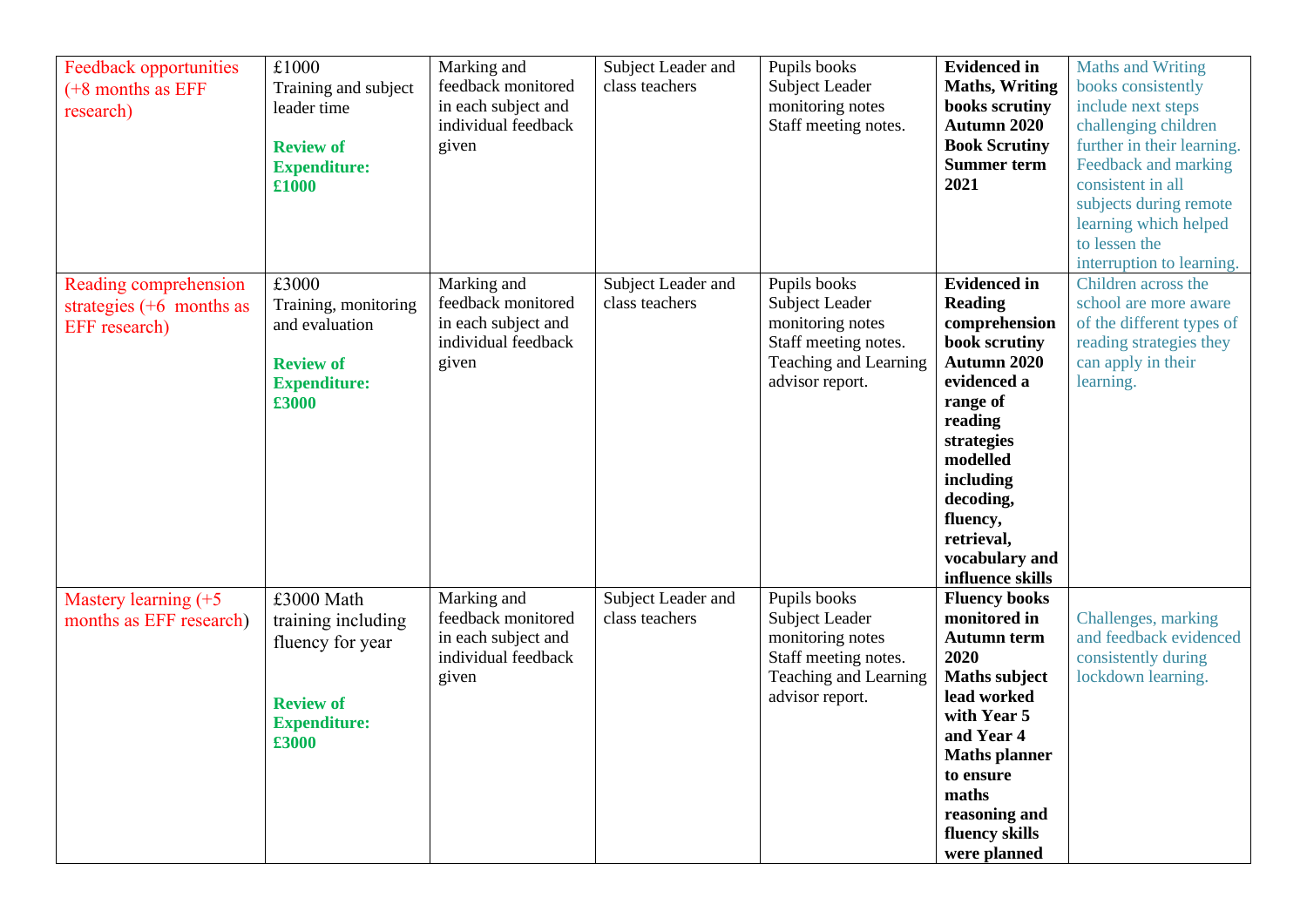|                                                                                                           |                                                                                                                                                                                      |                    |                                      |                                 | for<br>appropriately.<br>Year 3 planner<br>given feedback<br>and has applied<br>feedback in<br>planning.                                                                                                                                                                                                                                                                    |  |
|-----------------------------------------------------------------------------------------------------------|--------------------------------------------------------------------------------------------------------------------------------------------------------------------------------------|--------------------|--------------------------------------|---------------------------------|-----------------------------------------------------------------------------------------------------------------------------------------------------------------------------------------------------------------------------------------------------------------------------------------------------------------------------------------------------------------------------|--|
| Pre teaching<br>opportunities<br>Collaborative learning<br>opportunities $(+5$ months<br>as EFF research) | 4 TA hours per<br>week<br>£1500<br><b>Review of</b><br><b>Expenditure:</b><br>£1500<br><b>Additional cost due</b><br>to remote provision<br>requirements<br><b>IXL Maths</b><br>£250 | Sessions monitored | Subject Leader and<br>class teachers | Progress data<br>Provision maps | <b>Summer Term</b><br><b>Collaborative</b><br>learning<br>opportunities<br>completed as<br><b>TA</b> timetables<br>reflect skill<br>sessions being<br>completed<br>daily.<br><b>Happening on</b><br>individual basis<br>as difficult<br>because of<br>assembly time<br>taken up<br>mostly in class<br>in the Autumn<br>term.<br>Not completed<br>during remote<br>learning. |  |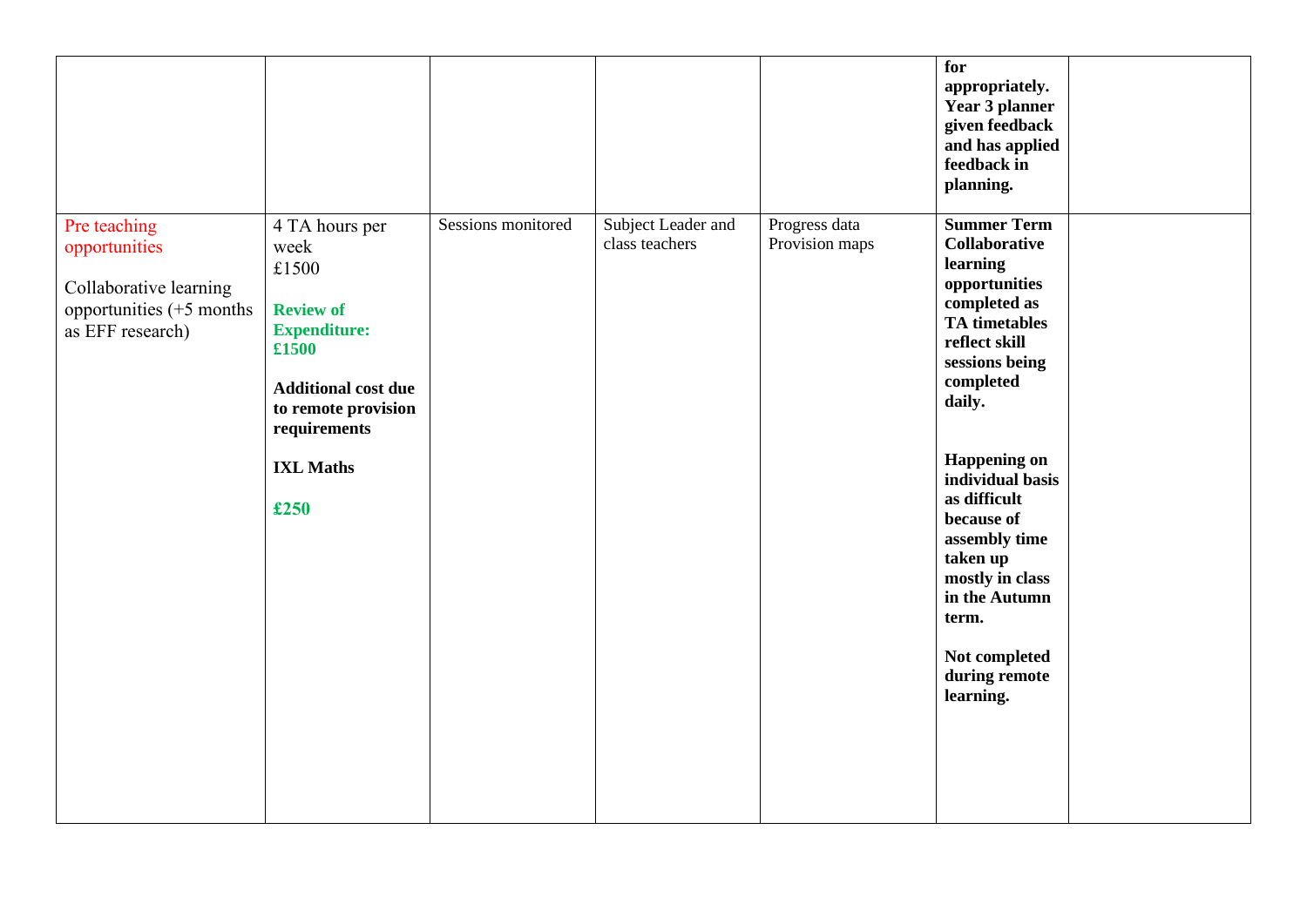| Attainment groups eg<br>Spelling $(+3$ months as<br>EFF research) | Purchase of Herts<br>for Learning<br><b>Essential spelling</b><br>materials and<br>training £560<br>Monitoring and<br>Evaluation £900<br>annually<br><b>Review of</b><br><b>Expenditure:</b><br>£1000 | Progress monitored<br>and evaluated for<br>impact. | Subject Leader and<br>class teachers | Pupils books<br>Subject Leader<br>monitoring notes<br>Staff meeting notes. | <b>School agreed</b><br>consistent<br>planning and<br>deliver of<br><b>Spelling</b><br>strategies.<br><b>Teaching and</b><br><b>Learning</b><br>advisor to work<br>with Subject<br>leader to<br>develop<br>teaching of<br>spelling across<br>the school in<br><b>Autumn/Spring</b><br>term.<br>Spring 2021<br><b>Essential</b> | Children working at<br>significantly below age<br>related expectations<br>given individual or<br>small group support.<br>Skill builder activities<br>for writing include<br>phonic catch-up<br>activities.<br>Spring term<br>assessments evidenced<br>progress of children<br>working below age<br>related expectations.<br>Next step: link all<br>spellings taught on |
|-------------------------------------------------------------------|-------------------------------------------------------------------------------------------------------------------------------------------------------------------------------------------------------|----------------------------------------------------|--------------------------------------|----------------------------------------------------------------------------|--------------------------------------------------------------------------------------------------------------------------------------------------------------------------------------------------------------------------------------------------------------------------------------------------------------------------------|------------------------------------------------------------------------------------------------------------------------------------------------------------------------------------------------------------------------------------------------------------------------------------------------------------------------------------------------------------------------|
|                                                                   |                                                                                                                                                                                                       |                                                    |                                      |                                                                            | spellings being<br>taught and<br>assessed across<br>each year<br>group and in<br>remote<br>learning<br>Sessions.                                                                                                                                                                                                               | Monday and<br>Wednesday to writing<br>activity success criteria<br>on Fridays.                                                                                                                                                                                                                                                                                         |

## **Targeted Academic Support**

*EEF: Considering how classroom teachers and teaching assistants can provide targeted academic support, including how to link one-to-one or small group intervention to classroom teaching, is an effective component of an effective Pupil Premium strategy.*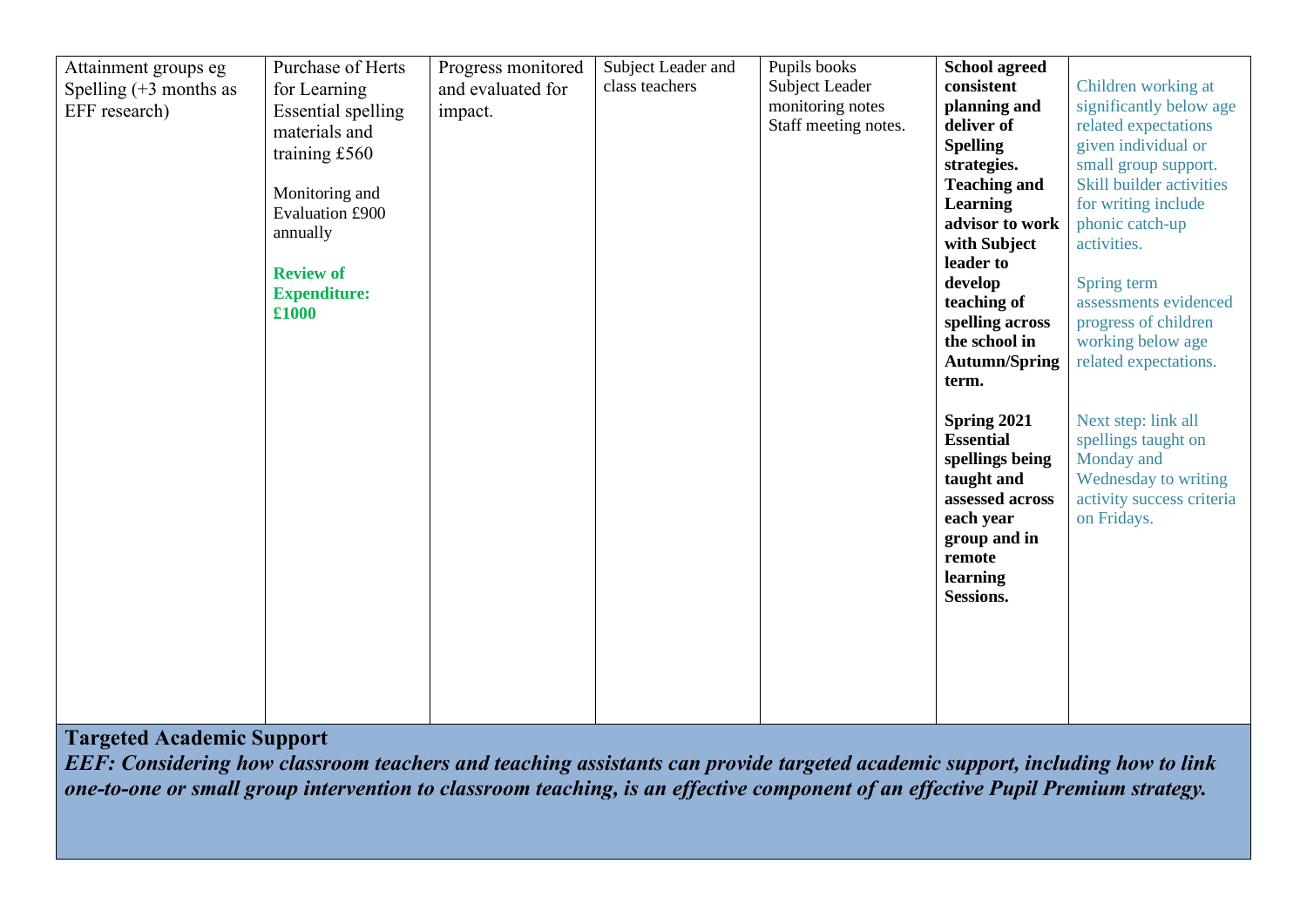| Approach                                             | Approximate<br><b>Budget</b>                                                                                                                                                                                                | <b>Monitoring and</b><br><b>Evaluation</b>                                     | <b>Responsibility</b> | <b>Evidence</b>                                                                                                                       | <b>Progress</b>                                                                                                                                                                                                                                                                                                                                                                                   | Impact                                                                                                                   |
|------------------------------------------------------|-----------------------------------------------------------------------------------------------------------------------------------------------------------------------------------------------------------------------------|--------------------------------------------------------------------------------|-----------------------|---------------------------------------------------------------------------------------------------------------------------------------|---------------------------------------------------------------------------------------------------------------------------------------------------------------------------------------------------------------------------------------------------------------------------------------------------------------------------------------------------------------------------------------------------|--------------------------------------------------------------------------------------------------------------------------|
| Teacher and other adults<br>support in the classroom | Maths Booster<br>Teachers booster<br>cost yearly £900<br>Additional adult<br>support for learning<br>£9,250 yearly<br><b>Review of</b><br><b>Expenditure:</b><br>£9986<br><b>Year 6 rapid</b><br>response catch up<br>£1261 | Analysis of progress<br>data termly.<br>Half termly pupil<br>progress meetings | <b>SLT</b>            | Notes from pupil<br>progress meetings<br>Completed provision<br>maps updated half<br>termly for each year<br>group.<br>TA timetables. | <b>Maths boosters</b><br>taking place in<br><b>Autumn term</b><br>as well as<br>responsive<br><b>Maths sessions</b><br>monitored.<br><b>Responsive</b><br>maths sessions<br>taking place<br>daily as<br>evidenced in<br><b>Autumn term</b><br>learning walk.<br><b>Maths booster</b><br>sessions for<br>Year 6<br>carrying on<br>after remote<br>learning in<br><b>Spring and</b><br>Summer term. | <b>Misconceptions</b><br>evidenced to have been<br>addressed in children's<br>maths and English<br>books in Spring term. |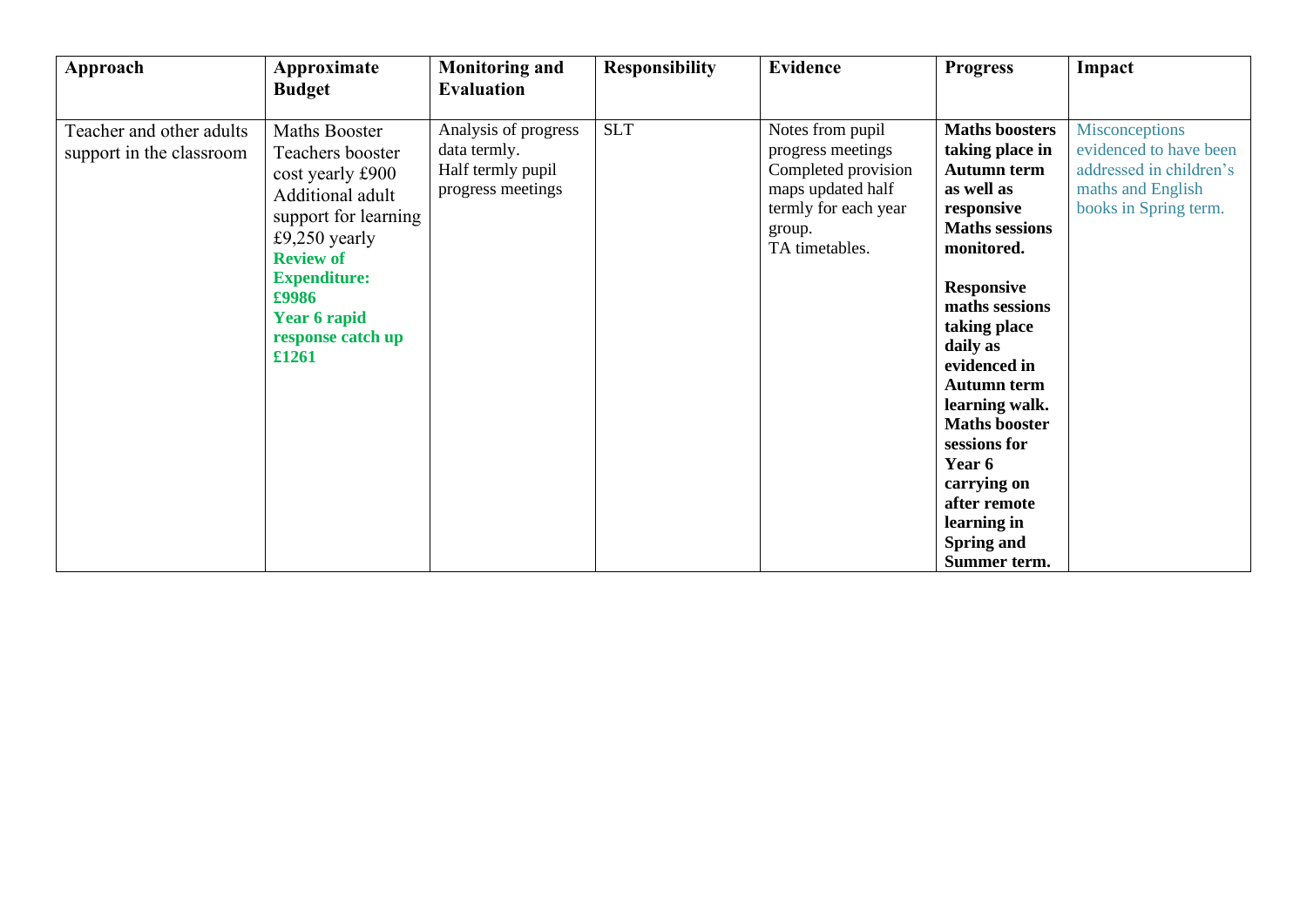| Oral language<br>intervention $(+5$ months<br>as EFF research) | Learning Mentor<br>and DHT time<br>£11,350<br>Improving<br>vocabulary across<br>the school.<br>$£1000$ yearly<br><b>Review of</b><br><b>Expenditure:</b><br>£12,350 | Lesson observations<br>and learning walks.<br>Environment<br>monitoring.<br>Analysis of progress<br>data termly.<br>Half termly pupil<br>progress meetings | Subject Leader<br><b>SLT</b>                                                  | Teachers plans for<br>every subject.<br>Working walls in<br>classrooms.<br>Staff meeting notes.<br>Pupil voice. | <b>Subject leader</b><br>to complete<br>environment<br>walk in<br>Autumn term.<br><b>Reading</b><br>fluency, EAL,<br><b>Skills builder</b><br>and Phonics<br>groups<br>continuing<br>across the<br>school in Year<br>3,4 and 6. Year<br>5 completing<br>the same but<br>trialling<br>afternoon book<br>club and<br><b>Resilient</b><br><b>Reader groups</b><br>in the<br>afternoon<br>instead. | Evidence of positive<br>progress in reading<br>across all three terms.                                                                                                             |
|----------------------------------------------------------------|---------------------------------------------------------------------------------------------------------------------------------------------------------------------|------------------------------------------------------------------------------------------------------------------------------------------------------------|-------------------------------------------------------------------------------|-----------------------------------------------------------------------------------------------------------------|------------------------------------------------------------------------------------------------------------------------------------------------------------------------------------------------------------------------------------------------------------------------------------------------------------------------------------------------------------------------------------------------|------------------------------------------------------------------------------------------------------------------------------------------------------------------------------------|
| Vocabulary and Reading<br>comprehension                        | Maintenance of<br>Library and<br>ensuring every<br>child with class<br>teacher has a<br>reading book<br>appropriate to their<br>learning journey in<br>reading.     | Learning walks.                                                                                                                                            | <b>Learning Mentor</b><br><b>Teaching Assistants</b><br><b>Class Teachers</b> | <b>Reading Passports</b><br>Library records in<br>class and library<br>software.<br>Progress data               | <b>Every child</b><br>given new<br>reading book<br>after remote<br>learning.<br>Two reading<br>competition<br>introduced to<br>promote the<br>need to read<br>regularly                                                                                                                                                                                                                        | Each class has<br>appropriate other<br>subject vocabulary<br>walls in class.<br>opportunities. Subject<br>leaders feedback to<br>Year groups and<br>improvements to plans<br>made. |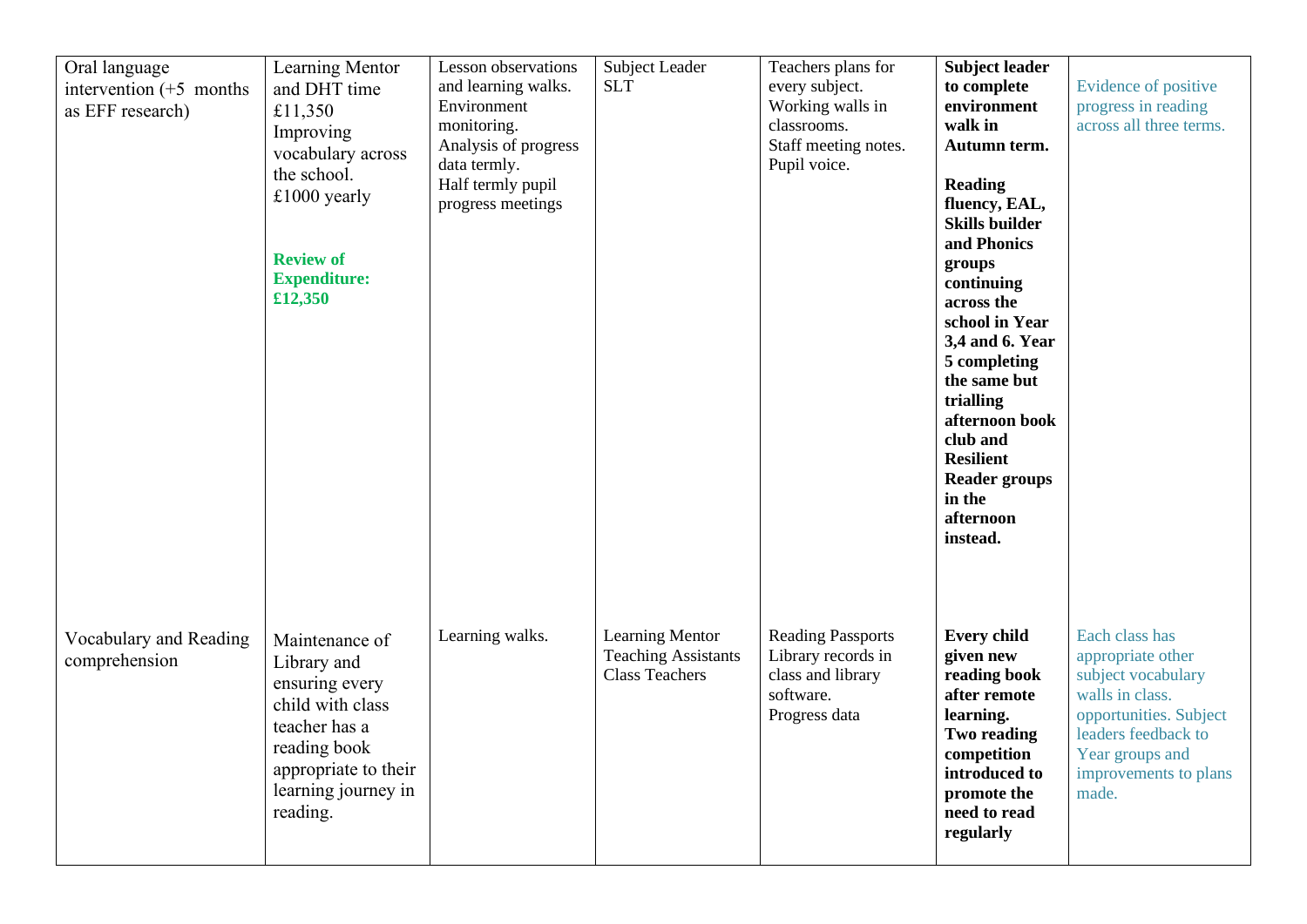|  |  | outside of            | Reading resilience      |
|--|--|-----------------------|-------------------------|
|  |  | school.               | twice weekly            |
|  |  |                       | intervention for Year 5 |
|  |  |                       | children working just   |
|  |  |                       |                         |
|  |  | <b>Children</b>       | below age expectations  |
|  |  | having their          | ran by Deputy head and  |
|  |  | reading               | Learning Mentor.        |
|  |  | monitored             |                         |
|  |  | weekly and            |                         |
|  |  |                       |                         |
|  |  | discussed at          |                         |
|  |  | learning              |                         |
|  |  | review.               |                         |
|  |  |                       |                         |
|  |  | <b>School min-bus</b> |                         |
|  |  | used during           |                         |
|  |  |                       |                         |
|  |  | remote                |                         |
|  |  | learning to           |                         |
|  |  | deliver new           |                         |
|  |  | reading books         |                         |
|  |  | to children.          |                         |
|  |  | <b>Reading clubs</b>  |                         |
|  |  |                       |                         |
|  |  | introduced in         |                         |
|  |  | Year 5 to             |                         |
|  |  | engage                |                         |
|  |  | reluctant             |                         |
|  |  | readers.              |                         |
|  |  |                       |                         |
|  |  |                       |                         |
|  |  | <b>Reading clubs</b>  |                         |
|  |  | introduced in         |                         |
|  |  | Year 5 to             |                         |
|  |  | engage                |                         |
|  |  | reluctant             |                         |
|  |  | readers.              |                         |
|  |  |                       |                         |
|  |  |                       |                         |
|  |  | <b>Reading</b>        |                         |
|  |  | resilience twice      |                         |
|  |  | weekly                |                         |
|  |  | intervention for      |                         |
|  |  | Year 5 children       |                         |
|  |  | working just          |                         |
|  |  |                       |                         |
|  |  | below age             |                         |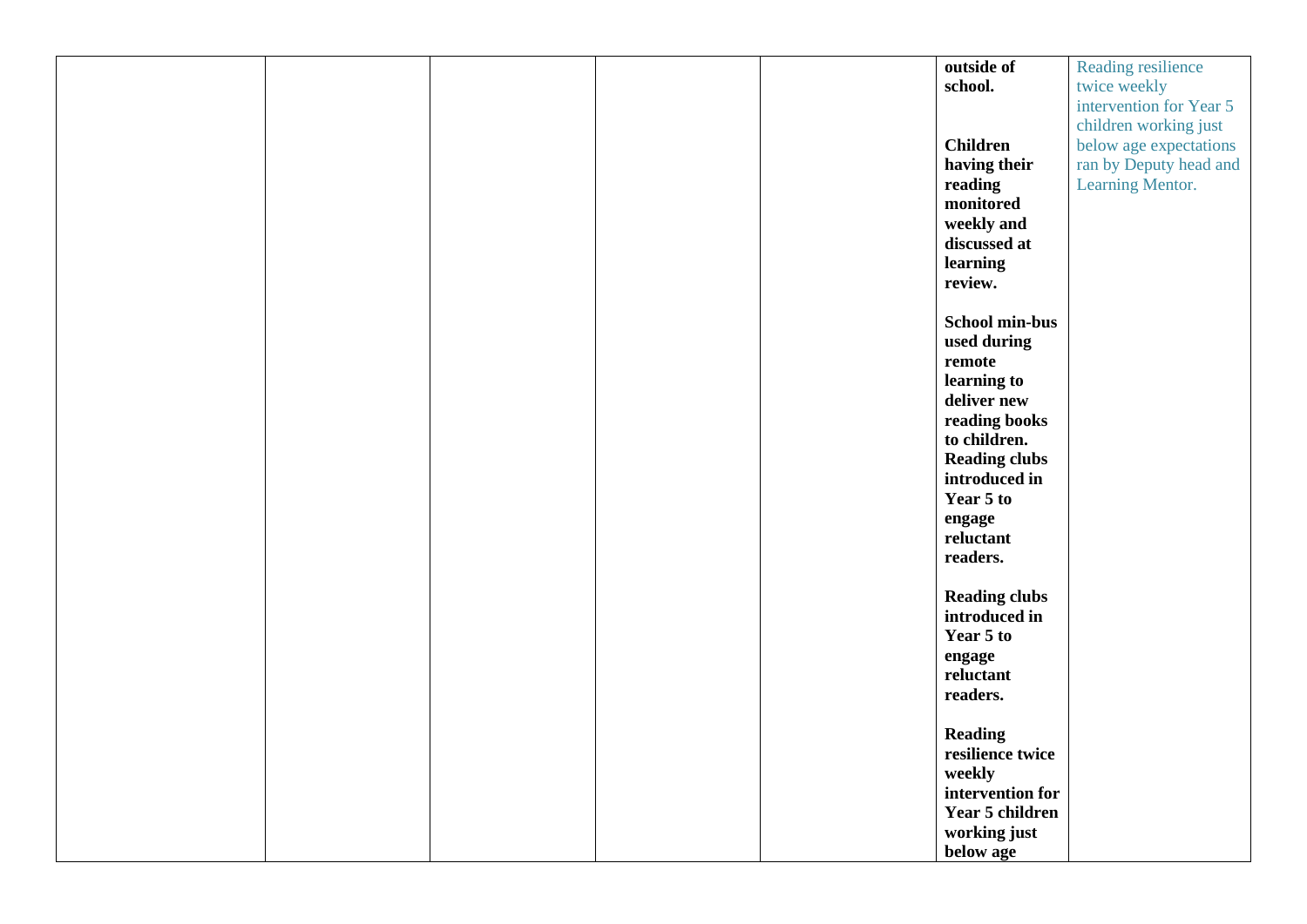| Phonics intervention $(+4)$<br>months as EFF research)<br>1:1 support Teaching<br>assistants. | <b>4 hours per week</b><br>£1560.                                                                                                                                                                                                                                                         |                                                                                                                                       | HT and subject<br>Leader<br>Class teachers<br>Teaching Assistants. | Progress data<br>Intervention records<br>Progress data | expectations<br>ran by Deputy<br>head and<br><b>Learning</b><br>Mentor.<br><b>Phonics</b><br>observations<br>completed in<br><b>Autumn term</b>                                                                                                                                     | Children evidenced to<br>make progress in<br>phonics knowledge<br>during observations and<br>spelling assessment<br>data.                                                                                                                                                                                                           |
|-----------------------------------------------------------------------------------------------|-------------------------------------------------------------------------------------------------------------------------------------------------------------------------------------------------------------------------------------------------------------------------------------------|---------------------------------------------------------------------------------------------------------------------------------------|--------------------------------------------------------------------|--------------------------------------------------------|-------------------------------------------------------------------------------------------------------------------------------------------------------------------------------------------------------------------------------------------------------------------------------------|-------------------------------------------------------------------------------------------------------------------------------------------------------------------------------------------------------------------------------------------------------------------------------------------------------------------------------------|
| Attainment groups eg<br>Spelling $(+3$ months as<br>EFF research)                             | Lexia accounts<br>home/school<br>£1729 Annually<br><b>Review of</b><br>Expenditure $+£1152$<br><b>Lexia accounts for</b><br><b>Spring and Summer</b><br>term to support<br>remote learning.<br>iPads distributed<br>through school to<br>support the use of<br>Lexia spelling<br>program. | Progress monitored<br>and evaluated for<br>impact.<br><b>Lesson</b> observations<br>and learning walks.<br>Environment<br>monitoring. | HT Subject leaders                                                 | Online data available<br>on each child.                | All children in<br>Year 3 and 4<br>given Lexia<br>accounts.<br><b>Allocated</b><br>children given<br>Lexia accounts<br>in Year 5 and 6<br>to use during<br>reading<br>comprehension<br>sessions.<br><b>New essential</b><br>spellings<br>lessons<br>evidenced<br><b>Autumn Term</b> | Due to forced school<br>closure it was decided<br>in order for continued<br>progress in reading that<br>all of Year 3 and 4<br>children would have<br>access to Lexia so an<br>additional 100 licenses<br>were bought<br>£576 per term.<br>Disadvantaged children<br>evidenced to have made<br>spelling progress in<br>Autumn term. |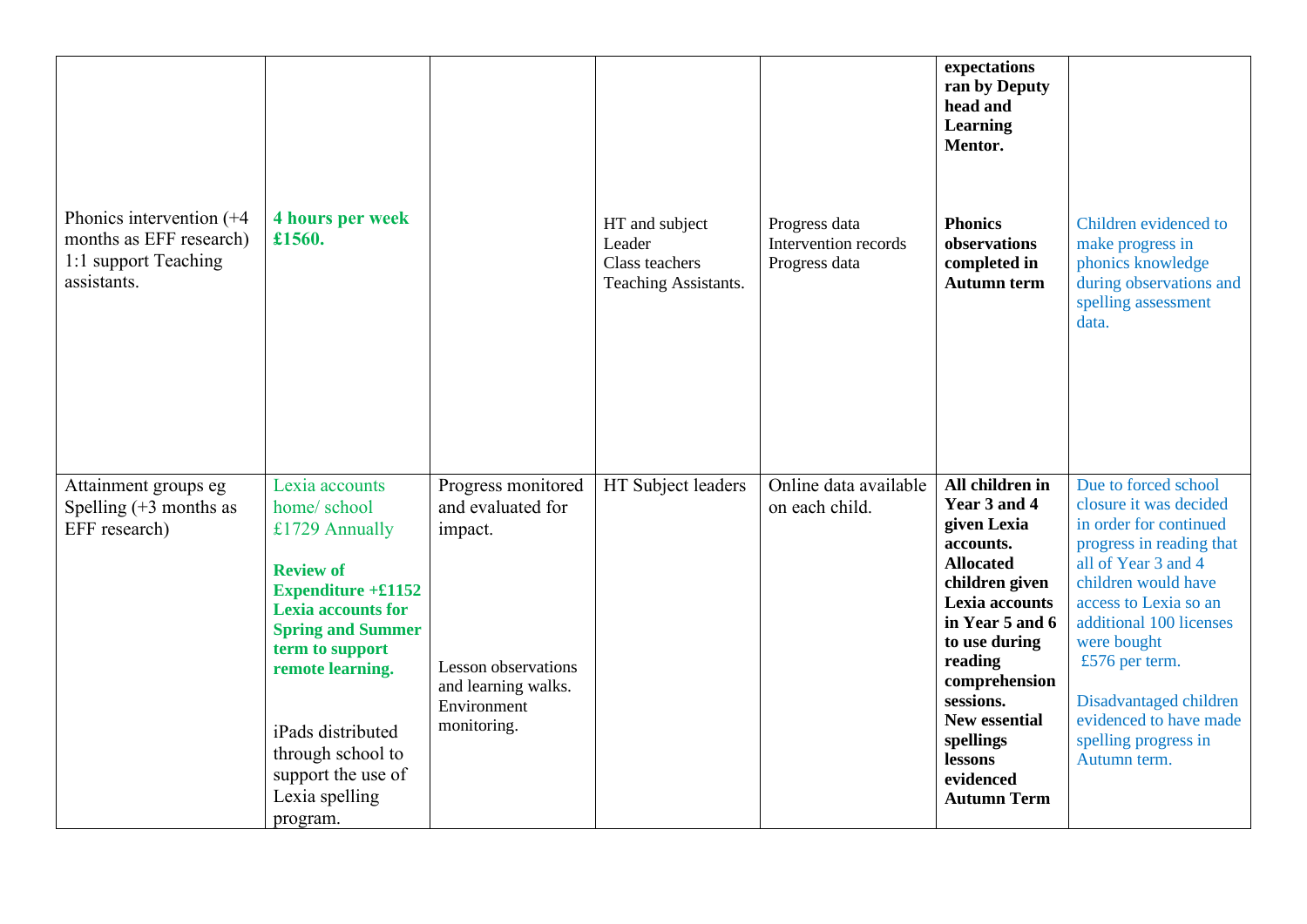| 1:2:1 Tuition $(+5$ months<br>as EFF research) | Individual Maths<br>Tutor $£3,540$<br>Per year<br><b>Review of</b><br><b>Expenditure:</b><br>£1319 | Year 6 class teachers<br>to monitor the impact<br>and to direct the tutor<br>each week as to the<br>needs of the<br>individual pupil. | HT and class<br>teachers | Progress data for<br>Maths.<br>Pupil voice. | <b>Children</b><br>identified for<br>$1:2:1$ tuition<br>which will start<br>in first week<br>after Autumn<br>half term. |  |
|------------------------------------------------|----------------------------------------------------------------------------------------------------|---------------------------------------------------------------------------------------------------------------------------------------|--------------------------|---------------------------------------------|-------------------------------------------------------------------------------------------------------------------------|--|
|------------------------------------------------|----------------------------------------------------------------------------------------------------|---------------------------------------------------------------------------------------------------------------------------------------|--------------------------|---------------------------------------------|-------------------------------------------------------------------------------------------------------------------------|--|

## **Wider Strategies**

*EEF: Wider strategies relate to the most significant non-academic barriers to success in school, including attendances, behaviour and social and emotional support – specific features of the community each school serves will affect spending in this category.* 

| Approach                            | Approximate<br><b>Budget</b>                                            | <b>Monitoring and</b><br><b>Evaluation</b>                                                    | <b>Responsibility</b>                                             | <b>Evidence</b>                          | <b>Progress</b>                                                                              | Impact                                                                                                                                                                                                                     |
|-------------------------------------|-------------------------------------------------------------------------|-----------------------------------------------------------------------------------------------|-------------------------------------------------------------------|------------------------------------------|----------------------------------------------------------------------------------------------|----------------------------------------------------------------------------------------------------------------------------------------------------------------------------------------------------------------------------|
| 8 new kindles                       | Donation from<br>Amazon.<br>Cost to school for<br>books.<br>£500 Yearly | Pupils monitored<br>number of books<br>completed and the<br>pitch of the books<br>being read. | Class teachers<br><b>HT</b><br>Subject Leader.<br>Learning mentor | Reading progress data<br>Pupil voice     | <b>New books</b><br>being bought<br>for children<br>and Kindles<br>allocated to<br>children. | £166 per term<br><b>Reluctant readers used</b><br>during Autumn term to<br>support their reading.<br><b>Reluctant readers</b><br>making better progress<br>in reading now.<br>Spring Term used for<br>Year 3 intervention. |
| 1:1 Counselling and Play<br>therapy | £14220 Annually<br><b>Review of</b><br><b>Expenditure:</b><br>£14,220   | Pupils progress<br>monitored in order to<br>establish length of<br>support.                   | HT and all other staff                                            | Invoices<br>Parent Voice<br>Pupil voice. | Continuing<br>with new<br>cohort.                                                            | Behaviour stages show<br>decrease in records for<br>children receiving<br>counselling.                                                                                                                                     |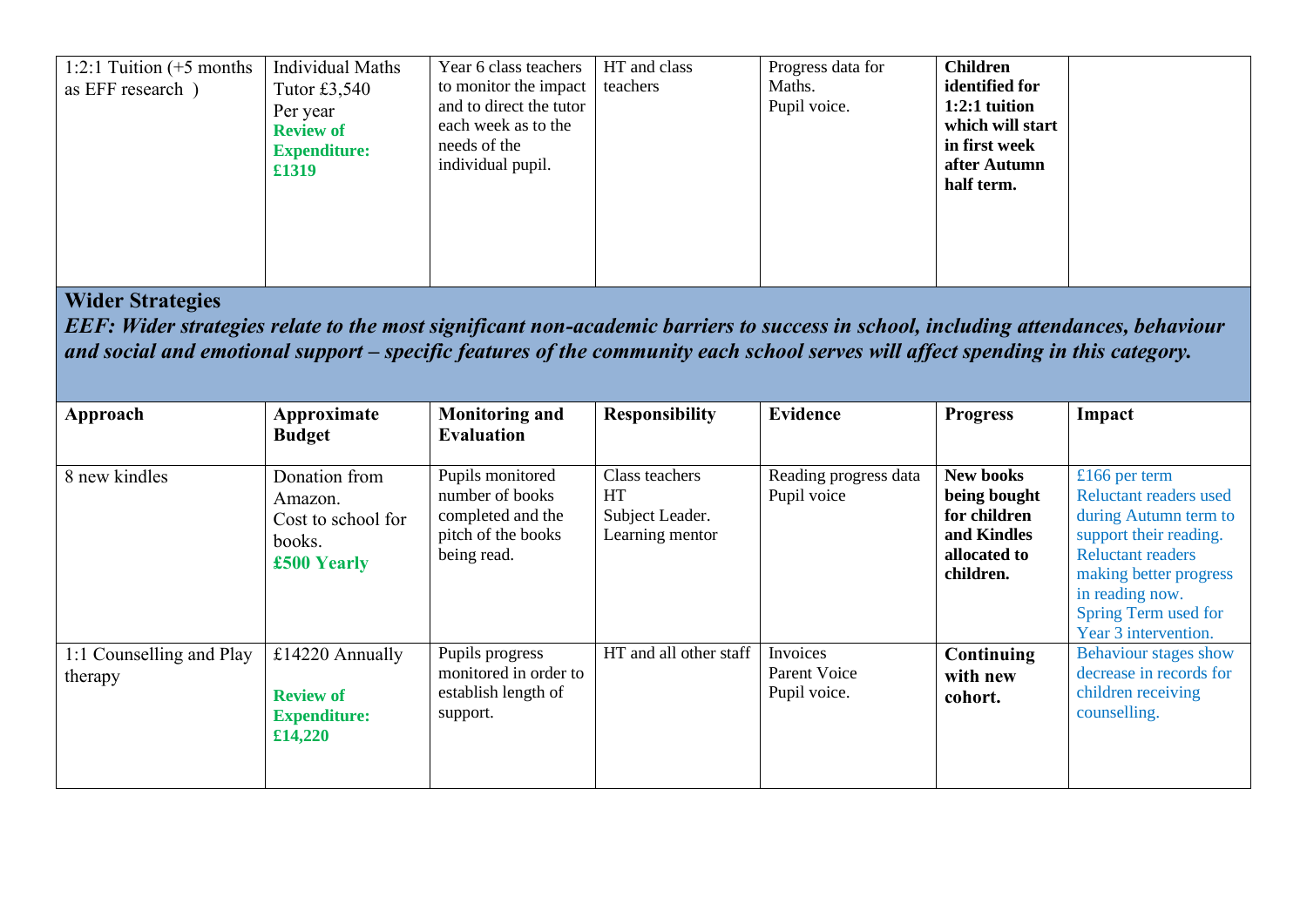| SEMH attendance and        | Learning Mentor        | Pupil voice          | HT, DHT and     | Lesson observations | <b>Learning</b>               | <b>Improving behaviour</b>                |
|----------------------------|------------------------|----------------------|-----------------|---------------------|-------------------------------|-------------------------------------------|
| behaviour for learning:    | time £11250 and        | Staff feedback       | Learning mentor | and learning walks. | mentor tracks                 | across the school as                      |
| Social and emotional       | DHT time               |                      |                 | Environment         | behaviour                     | evidenced in behaviour                    |
| learning (+4 months as     | (See below)            |                      |                 | monitoring.         | records and                   | records.                                  |
| EFF research)              | <b>Review of</b>       |                      |                 |                     | creates actions               |                                           |
| Behaviour intervention     | <b>Expenditure:</b>    |                      |                 |                     | plans with                    | <b>Increased</b> attendance               |
|                            | £7200 Learning         |                      |                 |                     | children to                   | for some focus                            |
| $(+3$ months as EFF        | mentor                 |                      |                 |                     | improve                       | children.                                 |
| research)                  |                        |                      |                 |                     | children's                    |                                           |
| Increased attendance       | <b>Reviewed Deputy</b> |                      |                 |                     | learning                      |                                           |
| Parental engagement $(+3)$ | head allocated         |                      |                 |                     | behaviour.                    |                                           |
| months as EFF research)    | extra time in          | Increased attendance |                 |                     |                               |                                           |
| Homework $(+2$ months      |                        |                      |                 |                     | <b>Learning</b>               |                                           |
| as EFF research)           | September to help      |                      |                 |                     | mentor liaises                | <b>Behaviour intervention</b>             |
|                            | create Skill builder   |                      |                 |                     | with parents                  | limited to 1:2:1 sessions                 |
| Peer mediation training    | resources to           |                      |                 |                     | and carers to                 | with learning mentor.                     |
| and weekly catch up by     | support learners in    |                      |                 |                     | increase                      |                                           |
| learning Mentor initially  | class and during       |                      |                 |                     | attendance.                   | <b>Supporting Reading at</b>              |
| 1 hour training and 15     | interventions.         |                      |                 |                     |                               | home Parent's and                         |
| mins per week thereafter.  | $+£1472$               |                      |                 |                     | Peer to peer<br>opportunities | carer's evening<br>completed before first |
|                            |                        |                      |                 |                     | severely limited              | wave of Remote                            |
| Peer tutoring $(+5$ months | <b>CPOMs £680</b>      |                      |                 |                     | because of                    | learning.                                 |
| as EFF research )          |                        |                      |                 |                     | Covid                         |                                           |
| Peer to peer librarians    |                        |                      |                 |                     | restrictions.                 |                                           |
| Peer to Peer Marathon      | <b>Childnet £180</b>   |                      |                 |                     | <b>Learning</b>               |                                           |
|                            |                        |                      |                 |                     | mentor                        |                                           |
| Ambassadors                | Learning to Learn      |                      |                 |                     | working with                  |                                           |
| Peer to Peer Learning to   | intervention           |                      |                 |                     | individual                    |                                           |
| Learn Ambassadors.         |                        |                      |                 |                     | children to                   |                                           |
| Peer to Peer Digital       | Homework club          |                      |                 |                     | support their                 |                                           |
| Leaders                    | learning mentor        |                      |                 |                     | learning needs.               |                                           |
|                            | time 2 hours per       |                      |                 |                     |                               |                                           |
| <b>Support Teaching</b>    | week plus TA after     |                      |                 |                     |                               |                                           |
| Assistants with children   |                        |                      |                 |                     |                               |                                           |
| struggling with Lexia.     | school provision       |                      |                 |                     |                               |                                           |
| Creating Lexia catchup     |                        |                      |                 |                     |                               |                                           |
| folders for struggling     |                        |                      |                 |                     |                               |                                           |
| pupils.                    |                        |                      |                 |                     |                               |                                           |
|                            |                        |                      |                 |                     |                               |                                           |
|                            |                        |                      |                 |                     |                               |                                           |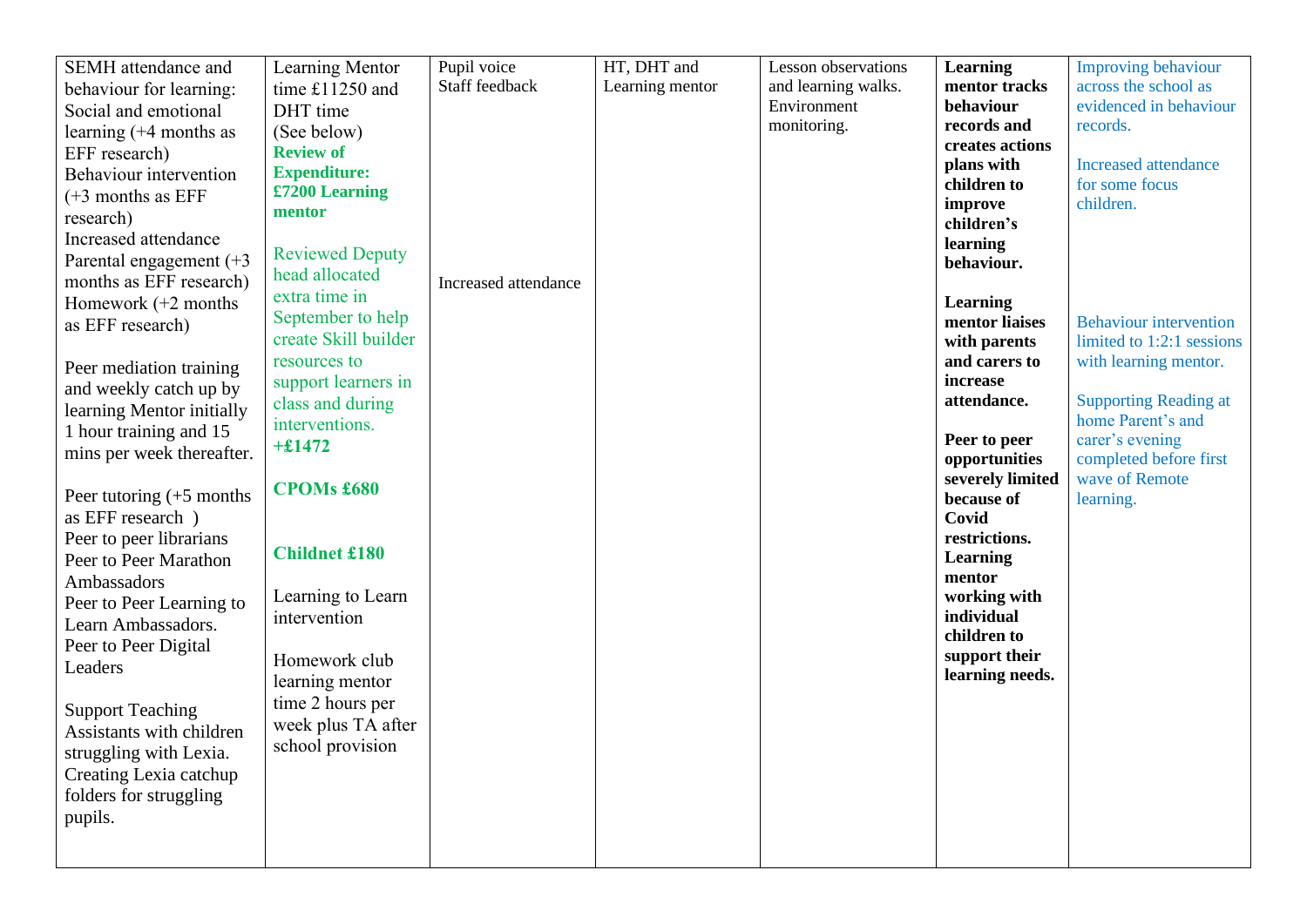| Membership of<br>attachment aware schools<br>audit (ARC)                           | £125<br>Creation of Trauma<br>and Attachment<br>Audit and<br>implementation of<br>Strategies<br>including training.<br><b>Review of</b><br><b>Expenditure:</b><br>£125                                              | Pupil voice<br>Staff feedback                                                                                                                                                                                   | HT, DHT and<br>Learning mentor                                         | All staff to attend<br>Trauma and<br>Attachment training. | <b>Audit created</b><br>during Autumn<br>term and to be<br>completed<br>during<br>academic year.<br><b>Trauma</b><br>attachment<br>refresher<br>training given<br>to staff. | <b>Teaching staff</b><br>completed Trauma and<br><b>Attachment Aware</b><br>training.<br>All staff to complete<br>once all covid<br>restrictions lifted.<br>(MSA's and office)<br>staff) |
|------------------------------------------------------------------------------------|---------------------------------------------------------------------------------------------------------------------------------------------------------------------------------------------------------------------|-----------------------------------------------------------------------------------------------------------------------------------------------------------------------------------------------------------------|------------------------------------------------------------------------|-----------------------------------------------------------|-----------------------------------------------------------------------------------------------------------------------------------------------------------------------------|------------------------------------------------------------------------------------------------------------------------------------------------------------------------------------------|
| Arts Participation $(+2)$<br>months as EFF research)                               | <b>Young Voices</b><br>opportunity at the<br>O2 and musical<br>theatre teacher<br>£1000<br><b>Review of</b><br><b>Expenditure:</b><br>$\pmb{\pmb{\pmb{\epsilon}}$                                                   | Pupil voice and<br>parent voice                                                                                                                                                                                 | HT and Year 6<br>teacher                                               | Pupil voice and parent<br>voice                           | <b>Summer Term</b>                                                                                                                                                          | This event was unable<br>to take place due to<br><b>COVID19</b> restrictions                                                                                                             |
| Uniform (+PE)bank                                                                  | £75 for uniform<br>Weekly 15 mins<br>learning mentor<br>time to chase up<br>children with no<br>PE kit.<br>All PPG pupils<br>given PE T shirt<br>and shorts £320<br><b>Review of</b><br><b>Expenditure:</b><br>£395 | Monitor the pupils<br>progress in PE and<br>that the PPG pupils<br>now take part in PE<br>lessons more<br>regularly.<br>Increase in sense of<br>belonging when<br>pupils wear the<br>correct school<br>uniform. | HT and Learning<br><b>Mentor Sports Coach</b><br><b>Class Teachers</b> | PE lesson observations                                    | <b>PPG Pupils</b><br>given new PE<br>kits                                                                                                                                   | Increase in participation<br>in PE lessons when the<br>school was open.                                                                                                                  |
| Daily fruit-Pupils<br>arriving at school without<br>having breakfast and<br>hungry | £3,492 Annually<br><b>Review of</b><br><b>Expenditure:</b>                                                                                                                                                          | Regularly monitor<br>wastage as well as<br>numbers of pupils<br>eating the fruit daily.                                                                                                                         | <b>HT</b>                                                              | Pupil voice                                               | <b>Continuing in</b><br><b>Autumn term</b><br>and being<br>brought to each                                                                                                  | Children have access to<br>food especially<br>important when they                                                                                                                        |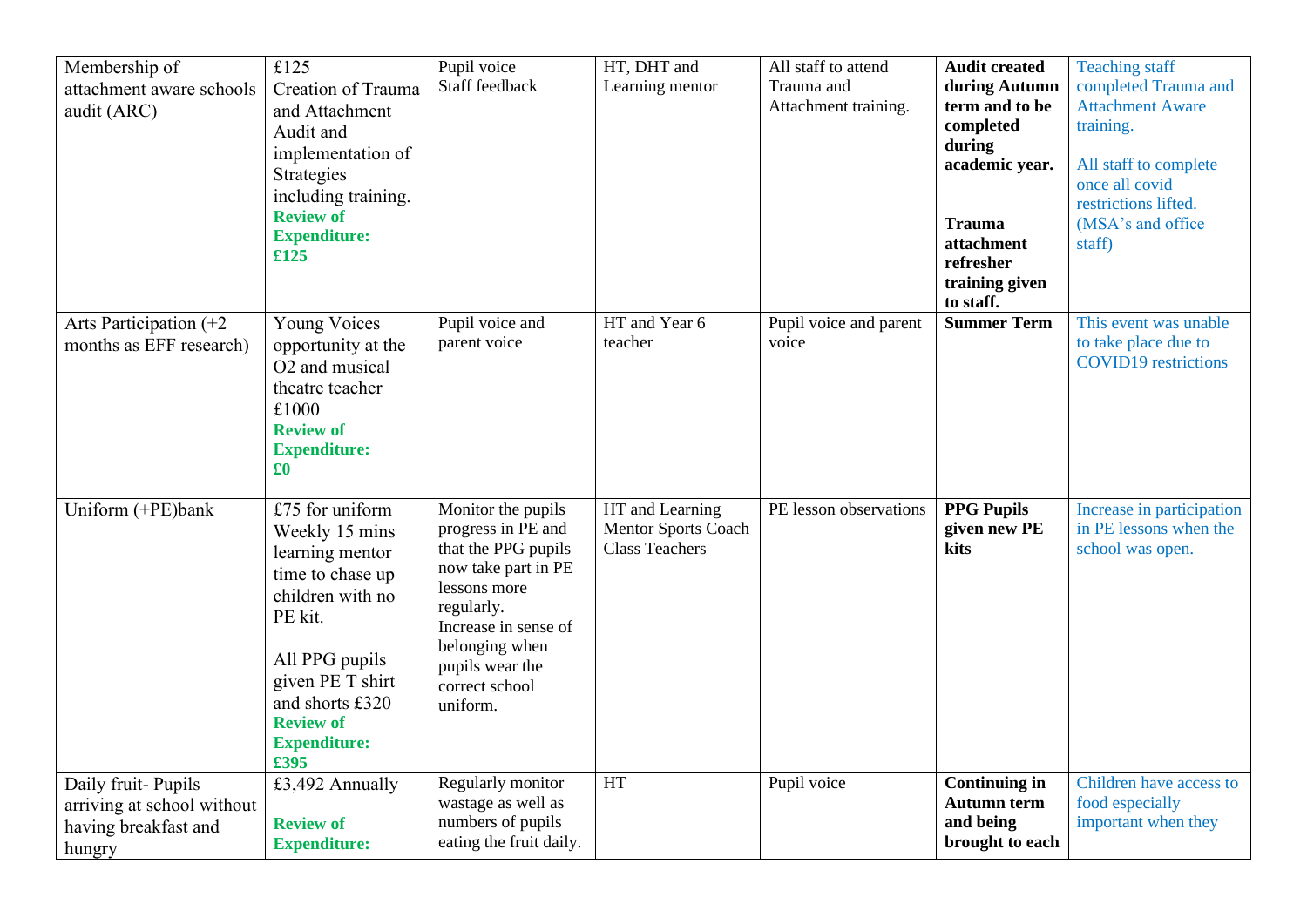|                                      | £1548                                                                                                                                                                    |                                                                                                                                                                                                                                                                                         |    |                                                                                          | classroom<br>daily.                                                                            | arrive at school and<br>have not had breakfast.                                                                                |
|--------------------------------------|--------------------------------------------------------------------------------------------------------------------------------------------------------------------------|-----------------------------------------------------------------------------------------------------------------------------------------------------------------------------------------------------------------------------------------------------------------------------------------|----|------------------------------------------------------------------------------------------|------------------------------------------------------------------------------------------------|--------------------------------------------------------------------------------------------------------------------------------|
| <b>Cycle Proficiency</b><br>training | £294<br><b>Review of</b><br><b>Expenditure:</b><br>£300                                                                                                                  | Monitor the quality<br>of the provision and<br>evaluate the progress<br>made.                                                                                                                                                                                                           | HT | Pupil voice                                                                              | Completed<br>during Year<br>for Year 6                                                         | Year 6 Children trained<br>to cycle on the road.                                                                               |
| Subsidising residential<br>trip      | £2951<br><b>Review of</b><br><b>Expenditure:</b><br>£2727 (paid for<br><b>PGL 2020 so</b><br>transferred over to<br>2021)                                                | Monitor the quality<br>of the provision and<br>the ensure the<br>required impact is<br>gained eg. Raise in<br>self-esteem,<br>organisation,<br>resilience,<br>overcoming a fear of<br>failure                                                                                           | HT | Pupil voice<br>Written report<br>following trip<br>Parent voice<br>Staff voice<br>Photos | <b>Summer Term</b>                                                                             | Did not take place due<br>to COVID19<br>restrictions                                                                           |
| Subsidising educational<br>trips     | £4,800<br><b>Review of</b><br><b>Expenditure:</b><br>$\pmb{\pmb{\pmb{\mathfrak{g}}}}$<br><b>Additional cost on</b><br>lunchtime<br>equipment instead<br>of trips<br>£356 | Monitor the quality<br>of the provision and<br>the ensure the<br>required impact is<br>gained eg. Raise in<br>self-esteem,<br>organisation,<br>resilience,<br>overcoming a fear of<br>failure. Ensuring the<br>pupils gain<br>knowledge and skills<br>linked to the wider<br>curriculum | HT | Pupil voice<br>Written report<br>following trip<br>Parent voice<br>Staff voice<br>Photos | No trips in<br><b>Autumn term</b><br>because of<br>Covid<br>pandemic.                          |                                                                                                                                |
| School Minibus rental                | £3600<br><b>Review of</b><br><b>Expenditure:</b><br>£4190                                                                                                                | Children gain more<br>life experiences that<br>create a rise in<br>ambition for the<br>future.                                                                                                                                                                                          | HT | Pupil voice<br>Written report<br>following trip<br>Parent voice<br>Staff voice<br>Photos | No trips in<br><b>Autumn term</b><br>because of<br>Covid<br>pandemic.<br><b>Potential Year</b> | The mini bus was used<br>during the school<br>closure as a visiting<br>library to support<br>children with reading at<br>home. |